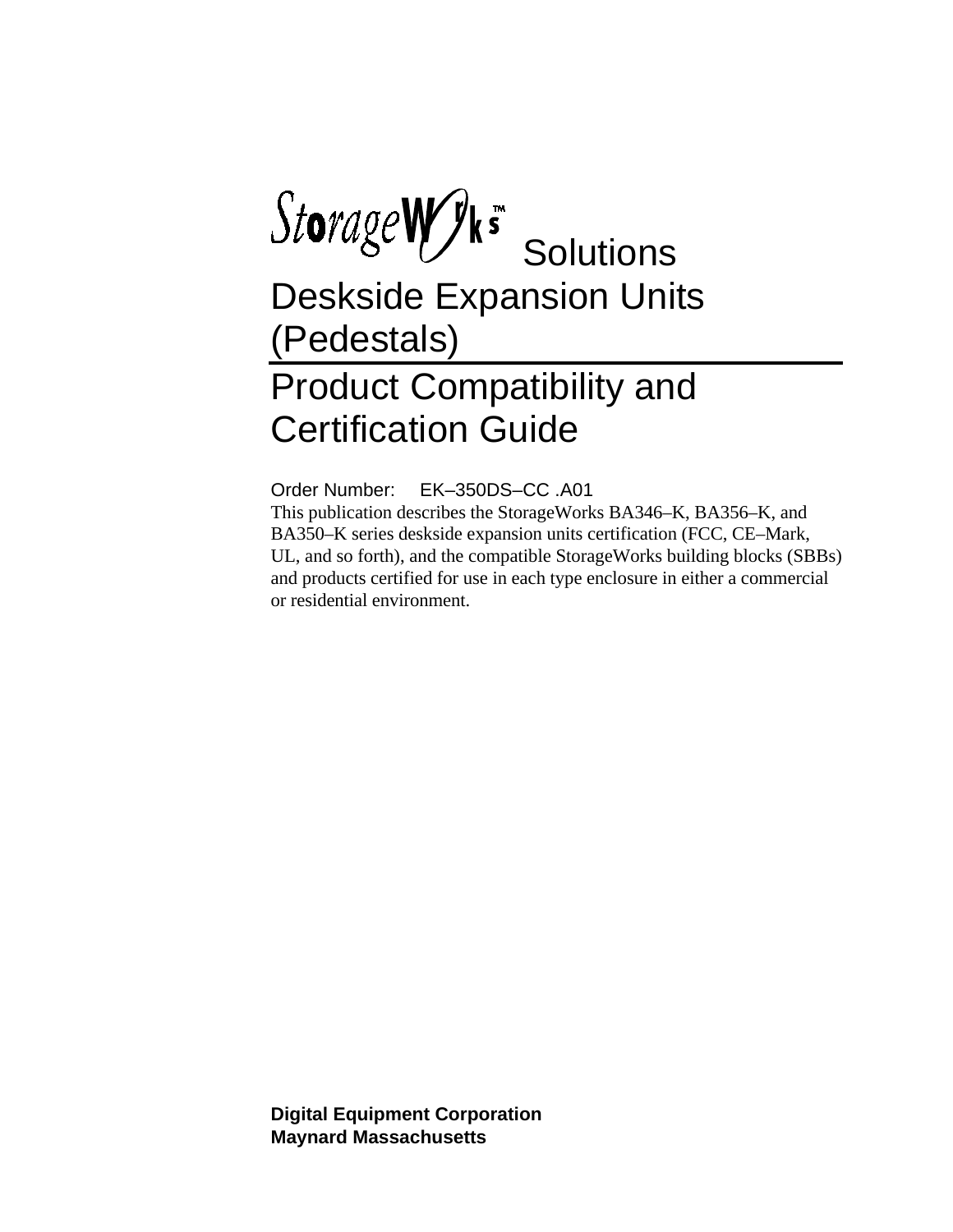### **February 1996**

While Digital believes the information included in this publication is correct as of the date of publication, it is subject to change without notice.

Digital Equipment Corporation makes no representations that the interconnection of its products in the manner described in this document will not infringe existing or future patent rights, nor do the descriptions contained in this document imply the granting of licenses to make, use, or sell equipment or software in accordance with the description.

© Digital Equipment Corporation 1996

All Rights Reserved.

Printed in the United States of America.

StorageWorks and the DIGITAL logo are trademarks of Digital Equipment Corporation.

This document was produced using Microsoft Word for Windows.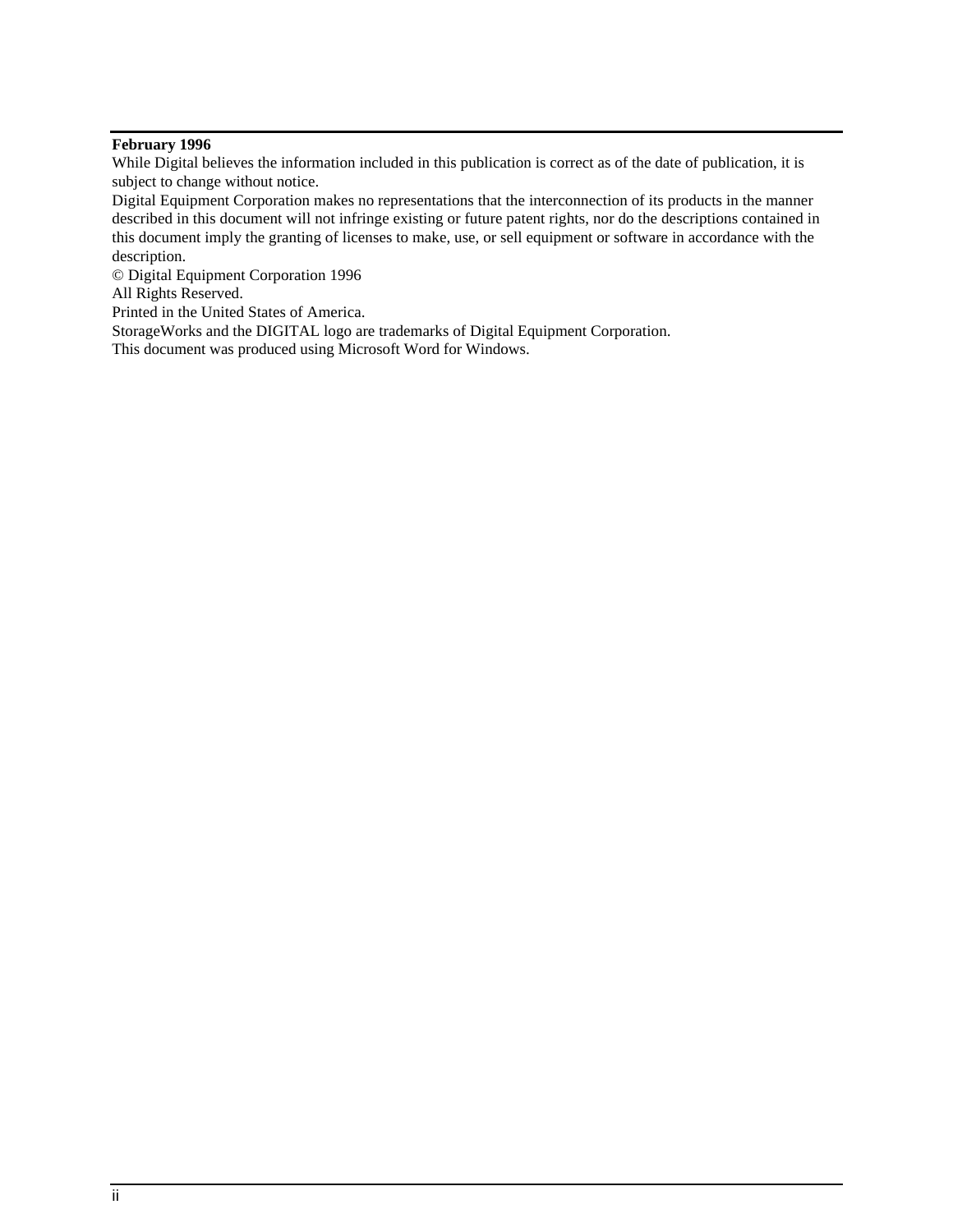## **Contents**

|                | <b>Optical Disk Drives</b>                                                          |  |
|----------------|-------------------------------------------------------------------------------------|--|
|                |                                                                                     |  |
|                |                                                                                     |  |
|                |                                                                                     |  |
|                |                                                                                     |  |
|                |                                                                                     |  |
|                |                                                                                     |  |
|                | CHAPTER 3-16-BIT 7 SBB + 2 DEVICE DESKSIDE EXPANSION UNIT11                         |  |
|                |                                                                                     |  |
|                |                                                                                     |  |
|                |                                                                                     |  |
|                |                                                                                     |  |
|                |                                                                                     |  |
|                |                                                                                     |  |
|                |                                                                                     |  |
|                |                                                                                     |  |
|                |                                                                                     |  |
|                |                                                                                     |  |
|                |                                                                                     |  |
|                |                                                                                     |  |
| <b>FIGURES</b> |                                                                                     |  |
|                |                                                                                     |  |
|                |                                                                                     |  |
|                | FIGURE 3 16-BIT 7 SBB + 1 DEVICE DESKSIDE EXPANSION UNIT (BA346-K SERIES PEDESTAL)3 |  |
|                |                                                                                     |  |
|                |                                                                                     |  |
|                |                                                                                     |  |
|                |                                                                                     |  |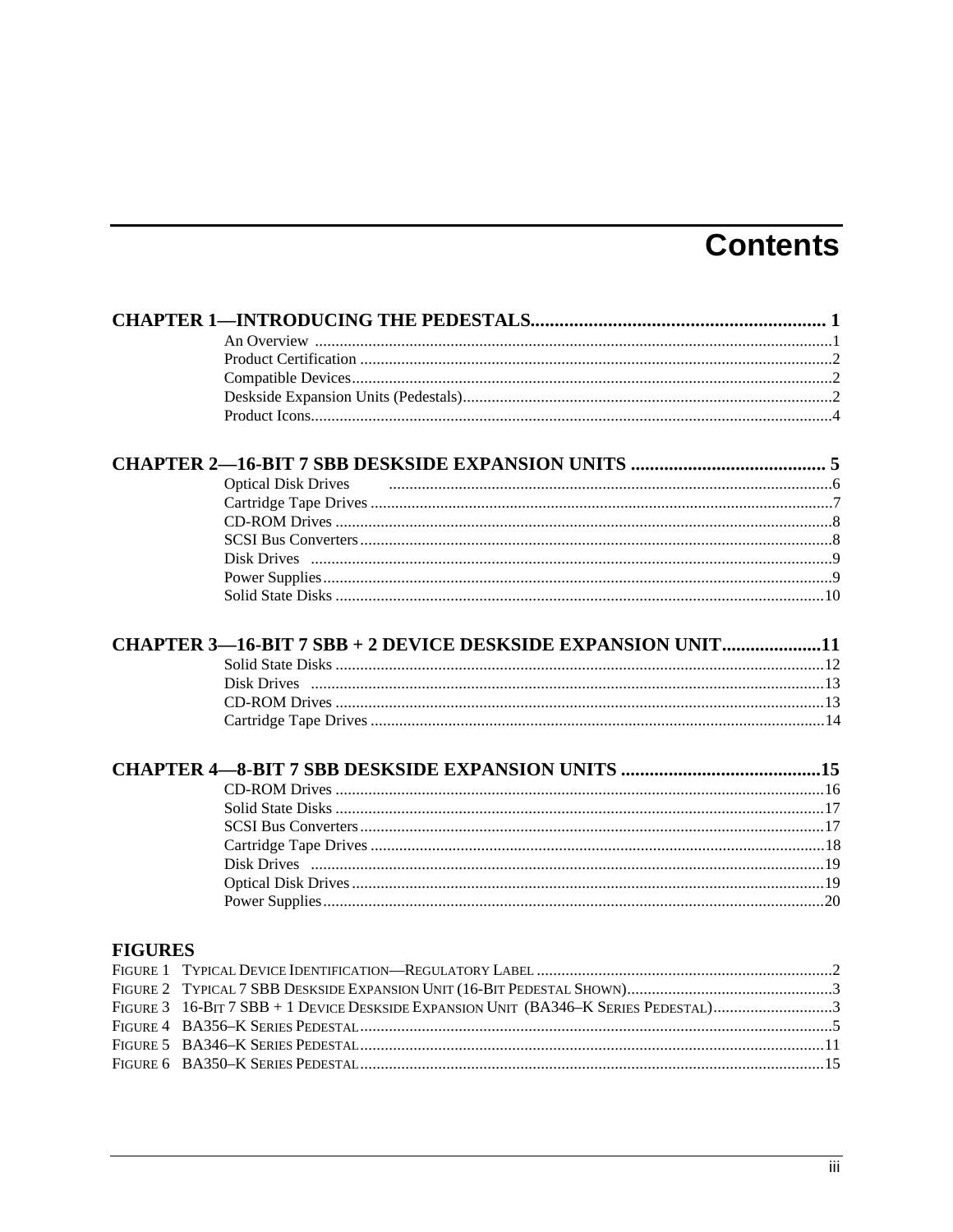**1**

## **Introducing the Pedestals**

*This chapter is an introduction to the StorageWorks™ deskside expansion units, commonly referred to as "pedestals," and includes product descriptions, enclosure certifications, device icons, and the electrical and safety certifications for these products.*

### **An Overview**

This is one of a series of compatibility and certification guides that describes a set of StorageWorks enclosures, their product certification, and the compatible shelves, storage devices, power supplies, and accessories. You can use this guide to either develop a StorageWorks configuration or select devices to expand an existing system. The other documents in this set include the following:

> • *StorageWorks Solutions 24 SBB RAID Subsystem Expansion Units and Shelves Product Compatibility and Certification Guide* Order Number EK–350RS–CC You can use this guide to identify the StorageWorks products compatible with SW300 series 24 SBB RAID subsystem expansion units and the BA355 series 24 SBB RAID subsystem shelves.

### **NOTE**

The RAID subsystem shelf (BA355 series) is an integral part of the SW300 RAID subsystem deskside expansion unit.

It is an option that can be installed in either an SW800–A series cabinet *with the improved fan plenum* or an **SW800–F** series cabinet with a fan tray.

• *StorageWorks Solutions*

*24 Shelf Data Center Cabinets (SW800 Series) Product Compatibility and Certification Guide*

Order Number EK–SW800–CC

You can use this guide to identify the StorageWorks products compatible with 24 shelf data center (SW800) cabinets.

- *StorageWorks Solutions 10 Shelf Departmental Server Cabinets (SW500 Series) Product Compatibility and Certification Guide* Order Number EK–SW500–CC You can use this guide to identify the StorageWorks products compatible with 10 shelf departmental server (SW500) cabinets.
- *StorageWorks Solutions Desktop Expansion Units Product Compatibility and Certification Guide* Order Number EK–350DT–CC You can use this guide to identify the StorageWorks products compatible with 16-bit

BA362–A and BA364–S series, and the 8-bit BA353–A series desktop expansion units.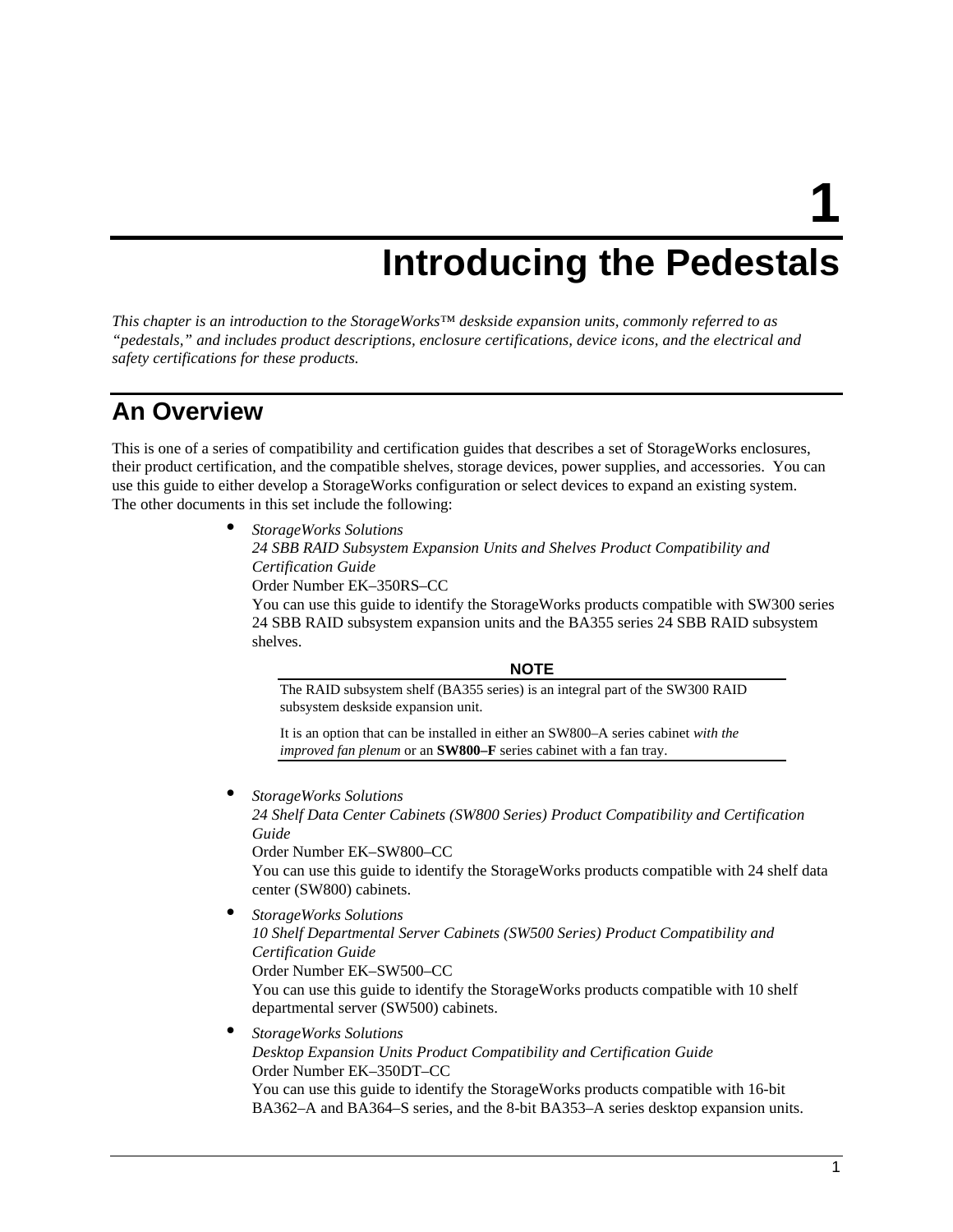## **Product Certification**

Digital Equipment Corporation (Digital) tests all StorageWorks enclosures, shelves, StorageWorks building blocks (SBBs), devices, power supplies, shelves, and other products to ensure compliance with the applicable governmental standards for electronic magnetic interference, safety, and so forth, in all countries where these products are sold. A label, similar to the one shown in Figure 1, is affixed to all certified devices. This label clearly defines:

- The product including type, model number, part number, serial number, revision level, and country of manufacture
- FCC (Federal Communications Commission) certification (Class A or Class B)
- CE–Mark certification (Class A or Class B)
- TUV compliance
- CSA certification
- UL certification
- VCCI certification
- SCSI bus type and transmission rate

**Figure 1 Typical Device Identification—Regulatory Label**

### **Compatible Devices**

Only completely compatible StorageWorks products are listed in this guide. To ensure you select the correct device be sure to check the device suffix, For example:

- The –VA suffix indicates an 8-bit bus device mounted in an SBB. This may be either a 3.5-inch or 5.25-inch device. For 5.25-inch devices, it may be either a full-height or the first half-height device (the lower device).
- The –VW suffix indicates a 16-bit device mounted in an SBB. This may be either a 3.5-inch or 5.25-inch device. For 5.25-inch devices, it may be either a full-height or the first half-height device (the lower device).
- The –VU suffix indicates the second 5.25-inch half-height (the upper) device, is field installable. To determine the device bus width, check the basic device
- The –A suffix *usually* identifies compatible devices *without* an SBB.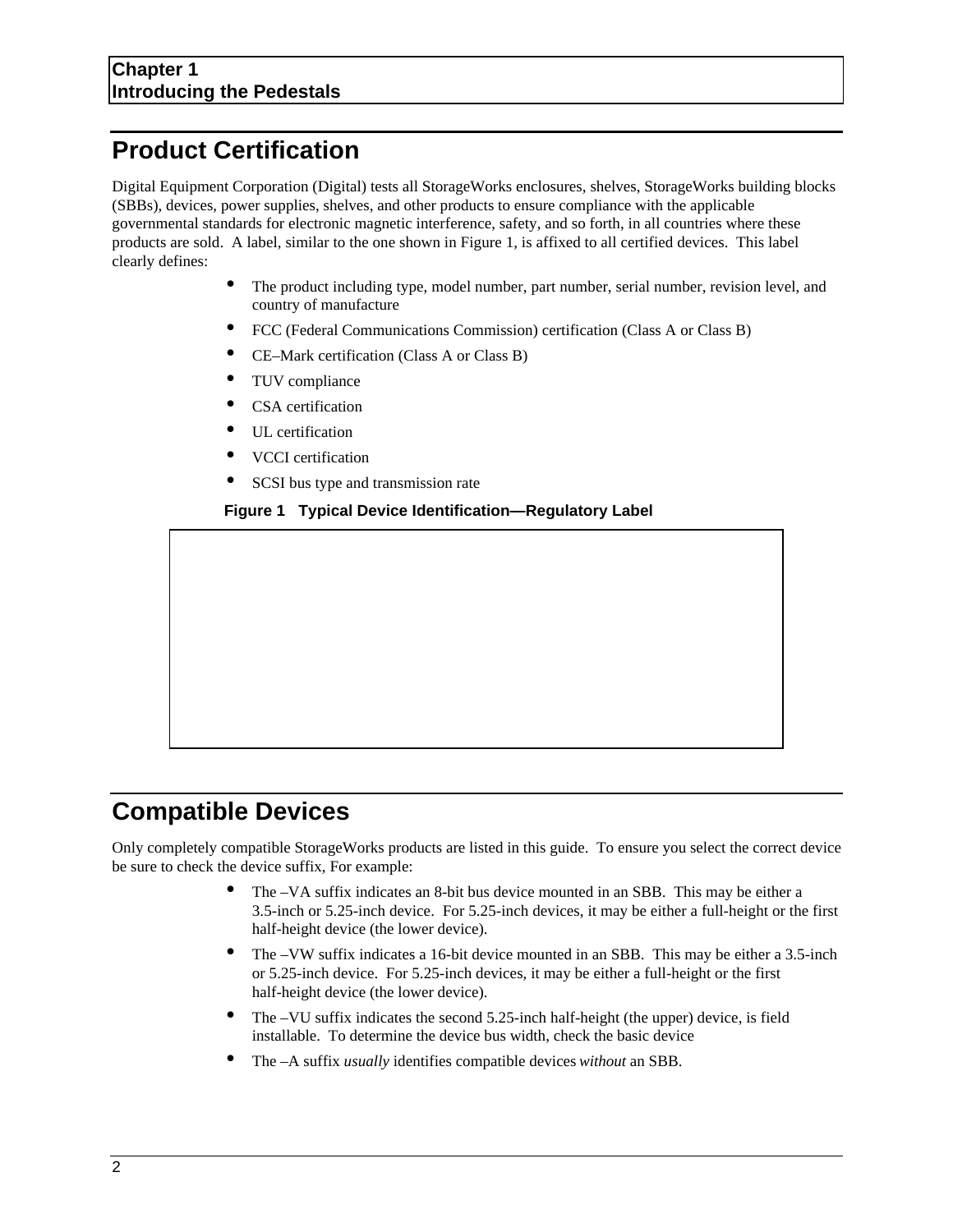• Compatible devices *no longer in production* are shown in an *italic* typeface.

## **Deskside Expansion Units (Pedestals)**

The deskside expansion unit descriptions define the following details:

- The SCSI bus width—8-bit (narrow) or 16-bit (wide)
- The maximum number of 3.5-inch storage SBBs you can install
- The number of 5.25-inch devices *without an SBB* you can install

You can install any one of the three deskside expansion units (see Figure 2 and Figure 3) in a residential (Class B) environment providing you use only Class B certified devices.

#### **NOTE**

Unless otherwise specified, all storage devices are CE–Mark Class B certified. Using any CE–Mark Class A certified device restricts the use of the enclosure to a commercial environment.



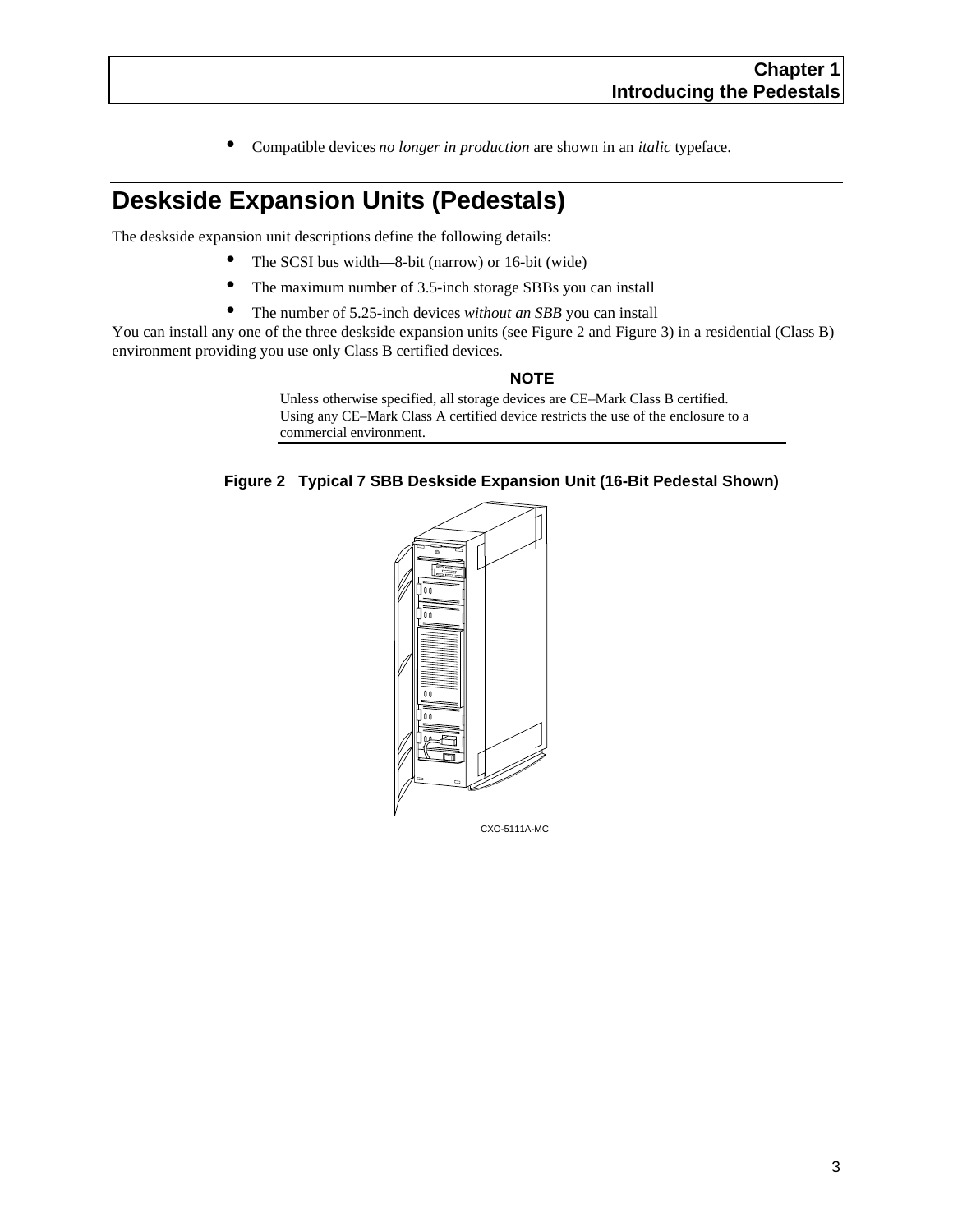### **Chapter 1 Introducing the Pedestals**



### **Figure 3 16-Bit 7 SBB + 1 Device Deskside Expansion Unit (BA346–K Series Pedestal)**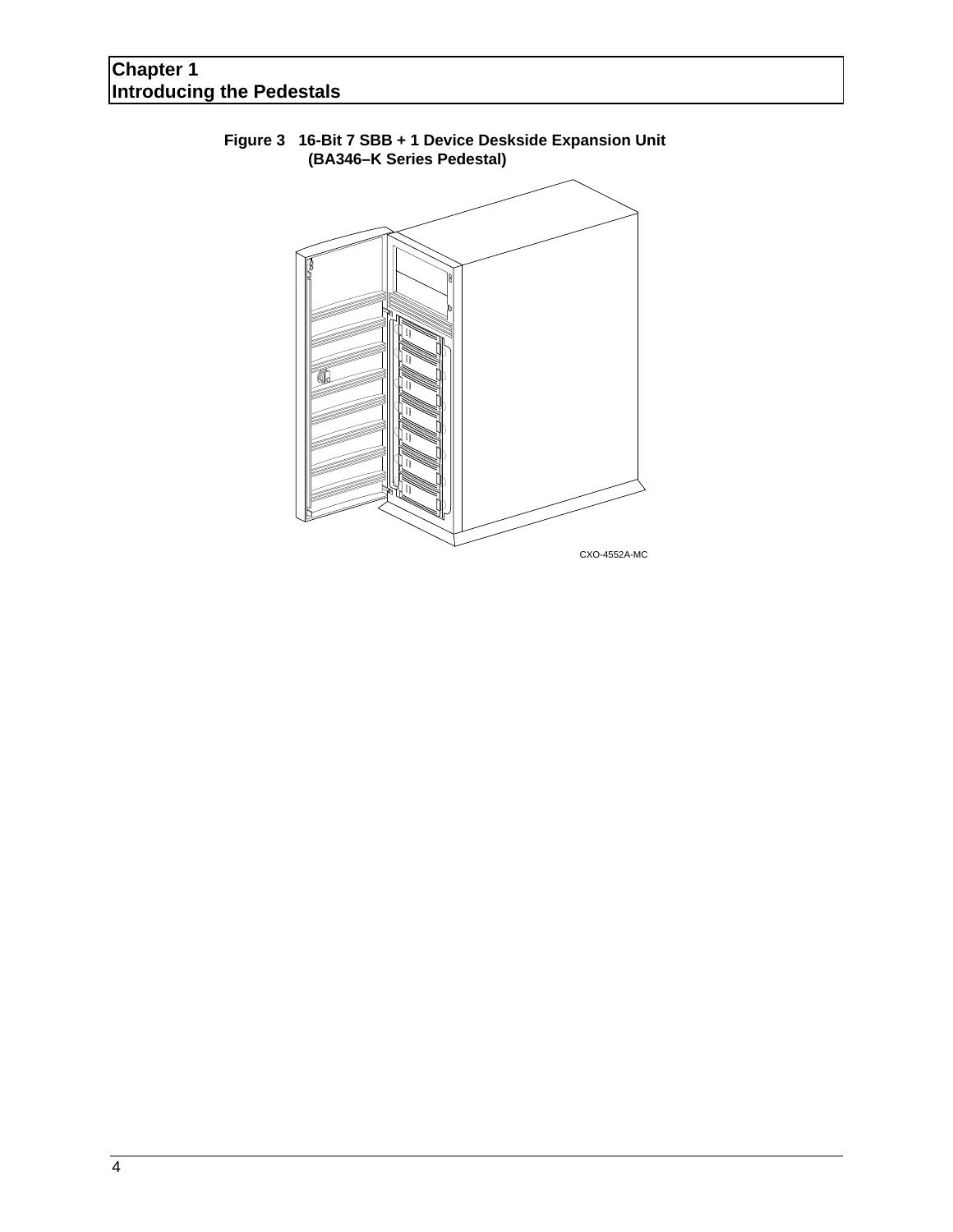## **Product Icons**

The following icons identify the various StorageWorks products:





CXO-4562A-MC



**5.25-Inch Tape Drive or Optical Disk Drive SBB**



**5.25-Inch CD–ROM SBB**



**5.25-Inch Tape Drive** *without* **SBB**



**3.5-Inch Tape Drive SBB**



**5.25-Inch Disk Drive or Solid State Disk SBB**



**16-Bit I/O Module**



**3.5-Inch AC Power Supply**



**3.5-Inch SCSI Bus Converter SBB**



**8-Bit I/O Module**



**5.25-Inch CD-ROM** *without* **SBB**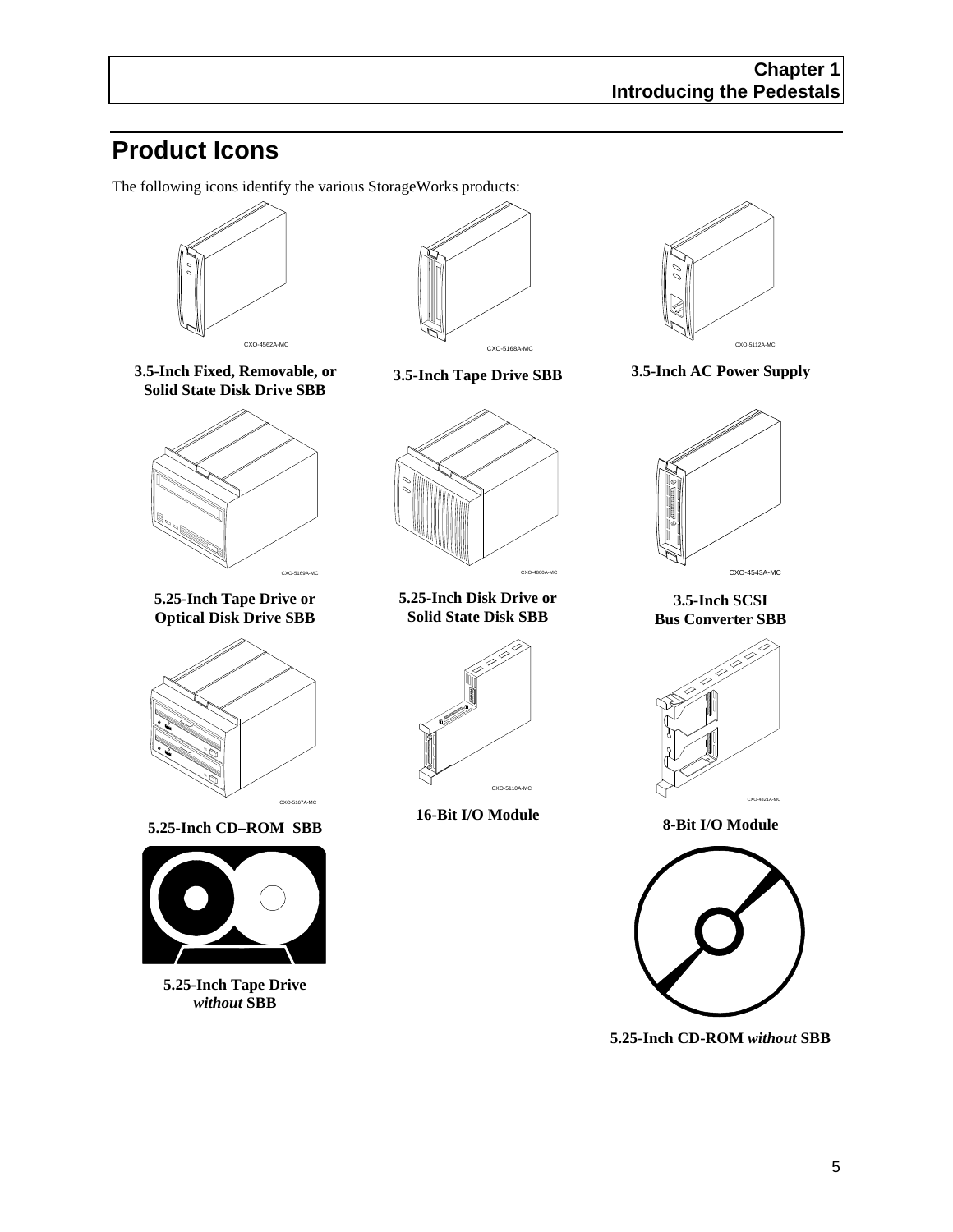## **16-Bit 7 SBB Deskside Expansion Units**

*The CE–Mark Class B (residential) certified BA356–K series deskside expansion unit, a "pedestal," (see Figure 4) supports a mixture of 3.5-inch and 5.25-inch SBBs—a 16-bit 7 SBB configuration. The major constraint on the products you use is their certification (Class A or Class B) for the proposed installation environment.*

### **NOTE**

Unless otherwise specified, all storage devices are CE–Mark Class B certified. Using any CE–Mark Class A certified device restricts the use of the enclosure to a commercial environment.





CXO-5111A-MC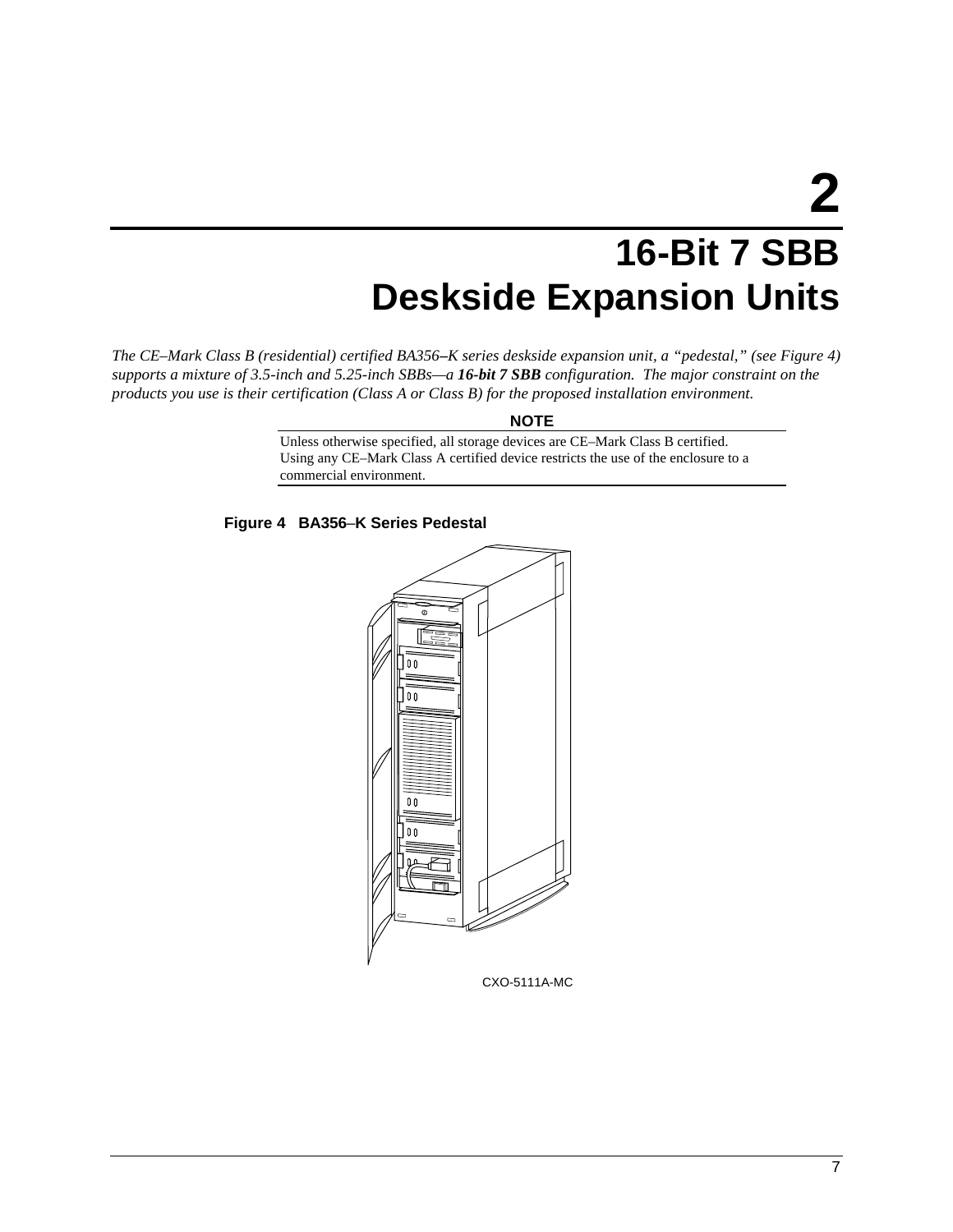

When you install a Class A certified storage device in any pedestal, the pedestal certification is automatically changed to Class A, you can then install the pedestal only in a Class A (commercial) environment, and the following statements apply.

### **WARNING!**

This is a Class A product. In a domestic environment this product can cause radio interference in which case the user can be required to take adequate measures.

### **ACHTUNG!**

Dieses ist ein Gerät der Funkstörgrenzwertklasse A. In Wohnbereichen können bei Betrieb dieses Gerätes Rundfunkstörungen auftreten, in welchen Fällen der Benutzer für entsprechende Gegenmaßnahmen verantwortlich ist.

### **AVERTISSEMENT!**

Cet appareil est un appareil de Classe A. Dans un environnement résidentiel cet appareil peut provoquer des brouillages radioélectriques. Dans ce cas, il peut être demandé à l'utilisateur de prendre les mesures appropriées.

### **Optical Disk Drives**

You can install the following CE Mark certified StorageWorks optical disk drive in a 16-bit, 7 SBB pedestal (BA356-K series):

1.3 GB Removable Optical Disk Drive, Full-Height.......................... RWZ52–VA

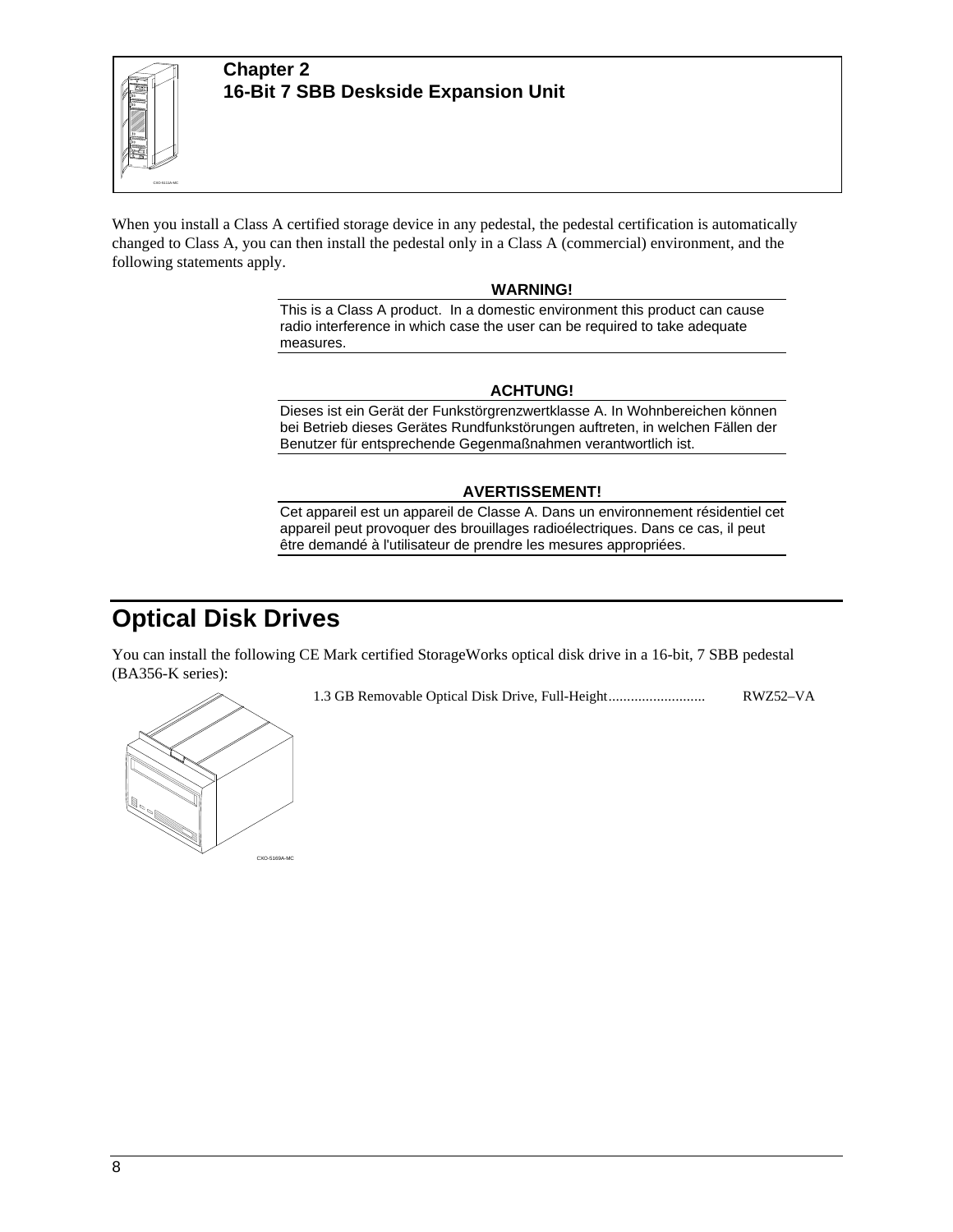

## **Cartridge Tape Drives**

You can install the following CE–Mark certified StorageWorks cartridge tape drives (DAT, DLT, QIC ) in a 16-bit, 7 SBB pedestal (BA356-K series):



| 2 GB QIC DC9000 Cartridge Tape Drive-                                                                                                                                                                                                  |                 |  |
|----------------------------------------------------------------------------------------------------------------------------------------------------------------------------------------------------------------------------------------|-----------------|--|
|                                                                                                                                                                                                                                        | TZK11-VA        |  |
| 2 GB QIC DC9000 Cartridge Tape Drive-                                                                                                                                                                                                  |                 |  |
|                                                                                                                                                                                                                                        | TZK11-VU        |  |
|                                                                                                                                                                                                                                        | TZ87–VA         |  |
|                                                                                                                                                                                                                                        | TZ87N-VA        |  |
|                                                                                                                                                                                                                                        | TZ88N-VA        |  |
| 5/10 GB 8 mm Cartridge Tape Drive—                                                                                                                                                                                                     |                 |  |
|                                                                                                                                                                                                                                        | TKZ15-VA        |  |
| 5/10 GB 8 mm Helical Scan Cartridge Tape Drive-                                                                                                                                                                                        |                 |  |
|                                                                                                                                                                                                                                        | SWXTE-AA        |  |
| 5/10 GB 8 mm Helical Scan Cartridge Tape Drive-                                                                                                                                                                                        |                 |  |
|                                                                                                                                                                                                                                        | <b>SWXTE-AB</b> |  |
| 32 GB 4 mm DAT 4 Cartridge Tape Drive with Loader—                                                                                                                                                                                     |                 |  |
|                                                                                                                                                                                                                                        | TLZ7L-VA        |  |
| <b>NOTE</b>                                                                                                                                                                                                                            |                 |  |
| You can install, but not order, the following compatible devices.                                                                                                                                                                      |                 |  |
|                                                                                                                                                                                                                                        |                 |  |
| 5 GB 8 mm Helical Scan Cartridge Tape Drive—Full-Height                                                                                                                                                                                | TKZ09-VA        |  |
| 16 GB 4 mm DAT 4 Cartridge Tape Drive with Loader-                                                                                                                                                                                     |                 |  |
|                                                                                                                                                                                                                                        | TLZ6L-VA        |  |
|                                                                                                                                                                                                                                        |                 |  |
|                                                                                                                                                                                                                                        | TLZ07-VA        |  |
| <b>NOTE</b>                                                                                                                                                                                                                            |                 |  |
| $\mathbf{X}$ , and the set of the set of the set of the set of $\mathbf{C}$ . The set of the set of the set of the set of the set of the set of the set of the set of the set of the set of the set of the set of the set of the set o |                 |  |



|                                                                  | TLZ07-VA |
|------------------------------------------------------------------|----------|
| <b>NOTE</b>                                                      |          |
| You can install, but not order, the following compatible device. |          |
|                                                                  |          |

*4 GB 4 mm DAT Cartridge Tape Drive ............................................ TLZ06–VA*

CXO-5168A-MC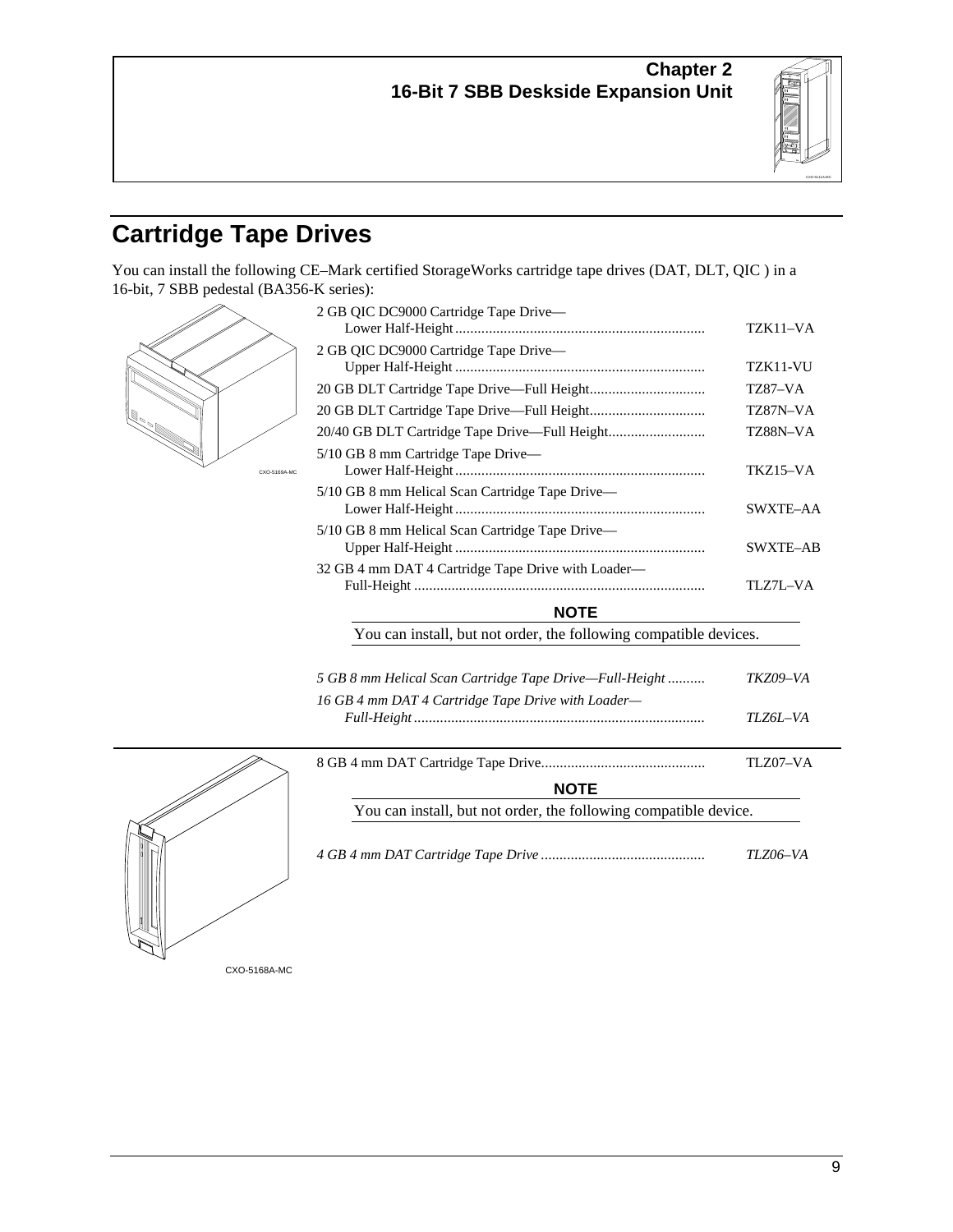

## **CD-ROM Drives**

You can install the following CE Mark certified StorageWorks CD-ROM drives in a 16-bit, 7 SBB pedestal (BA356-K series):

|              | 0.600 GB Quad Speed (4X) High Performance CD-ROM                  | RRD45-VA        |
|--------------|-------------------------------------------------------------------|-----------------|
|              | 0.600 GB Quad Speed (4X) High Performance CD-ROM                  | RRD45-VU        |
|              | <b>NOTE</b>                                                       |                 |
|              | You can install, but not order, the following compatible devices. |                 |
| CXO-5167A-MC | 0.600 GB Dual Speed (2X) High Performance CD-ROM                  | RRD43-VA        |
|              | 0.600 GB Dual Speed (2X) High Performance CD-ROM                  | RRD43-VU        |
|              | 0.600 GB Dual Speed (2X) High Performance CD-ROM                  | RRD44-VA        |
|              | 0.600 GB Quad Speed (4X) High Performance CD-ROM                  | <i>RRD44-VU</i> |

## **SCSI Bus Converters**

You can install the following CE–Mark certified StorageWorks SCSI bus in a 16-bit, 7 SBB pedestal (BA356-K series):



16-bit SCSI bus converter................................................................ DWZZB–VW

| <b>NOTE</b> |  |
|-------------|--|
| racomman    |  |

Digital neither supports nor recommends installing a DWZZA–VA 8-bit SCSI bus converter in a 16-bit shelf even when you install an 8-bit I/O Module (BA35X-MG).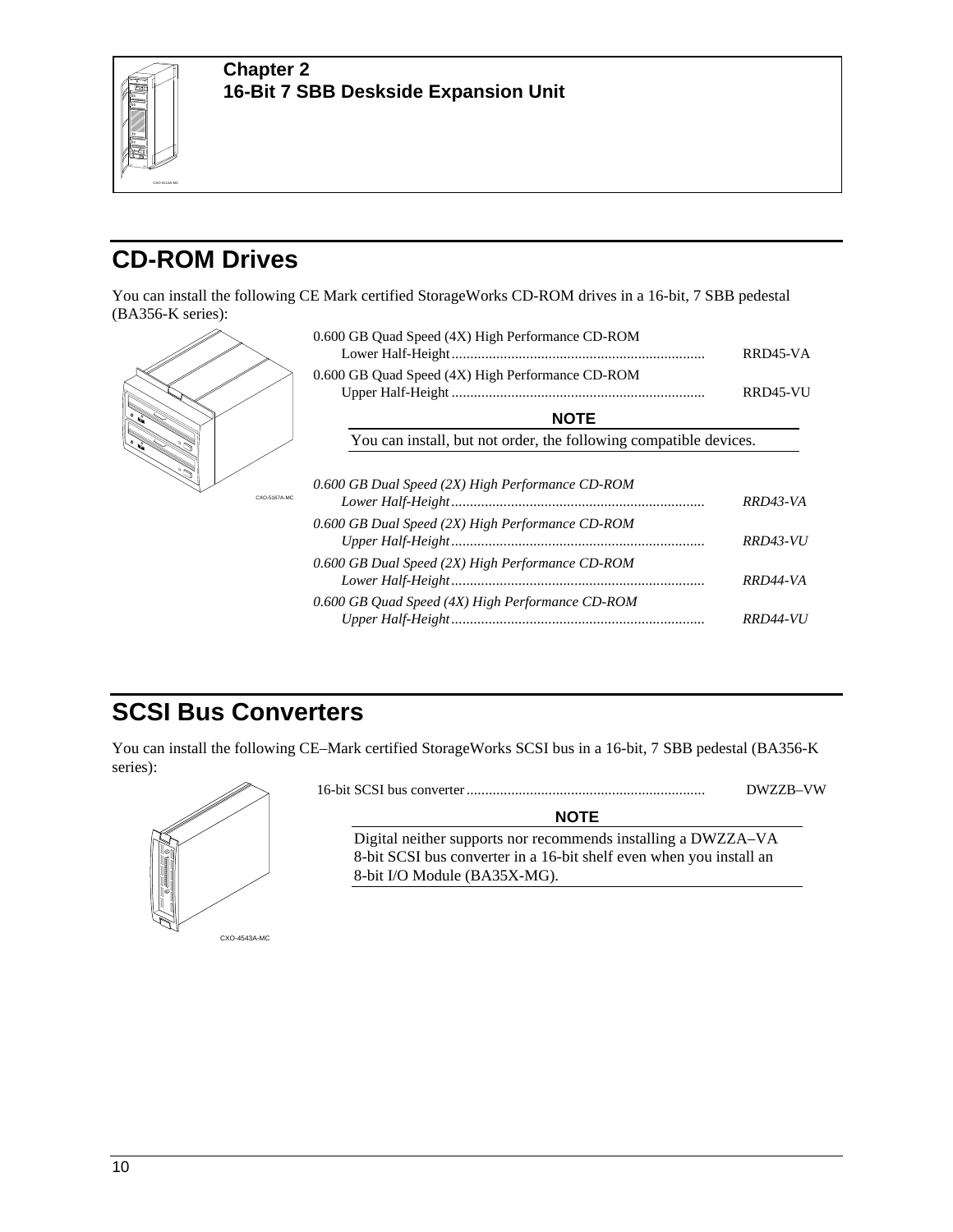

## **Disk Drives**

You can install the following CE–Mark certified disks drives (fixed, removable, optical) in a 16-bit, 7 SBB pedestal (BA356-K series):



| $RZ26I$ <sub>-VA</sub> |
|------------------------|
| RZ28–VA                |
| RZ28–VW                |
| RZ28B–VA               |

## **Power Supplies**

You can install the following CE–Mark certified StorageWorks power supplies in a 16-bit, 7 SBB pedestal (BA356-K series):

| <b>NOTE</b>                                                                                                                    |          |
|--------------------------------------------------------------------------------------------------------------------------------|----------|
| There is no provision for installing dc power supplies (BA35X–HB or BA35X–HG)<br>in a 16-bit, 7 SBB pedestal (BA356-K series). |          |
|                                                                                                                                | BA35X-HF |
|                                                                                                                                | BA35X-HC |
| <b>NOTE</b>                                                                                                                    |          |
| You can, install but not order, the following compatible devices.                                                              |          |
|                                                                                                                                | BA35X-HA |
|                                                                                                                                | BA35X-HD |
|                                                                                                                                |          |

CXO-5112A-MC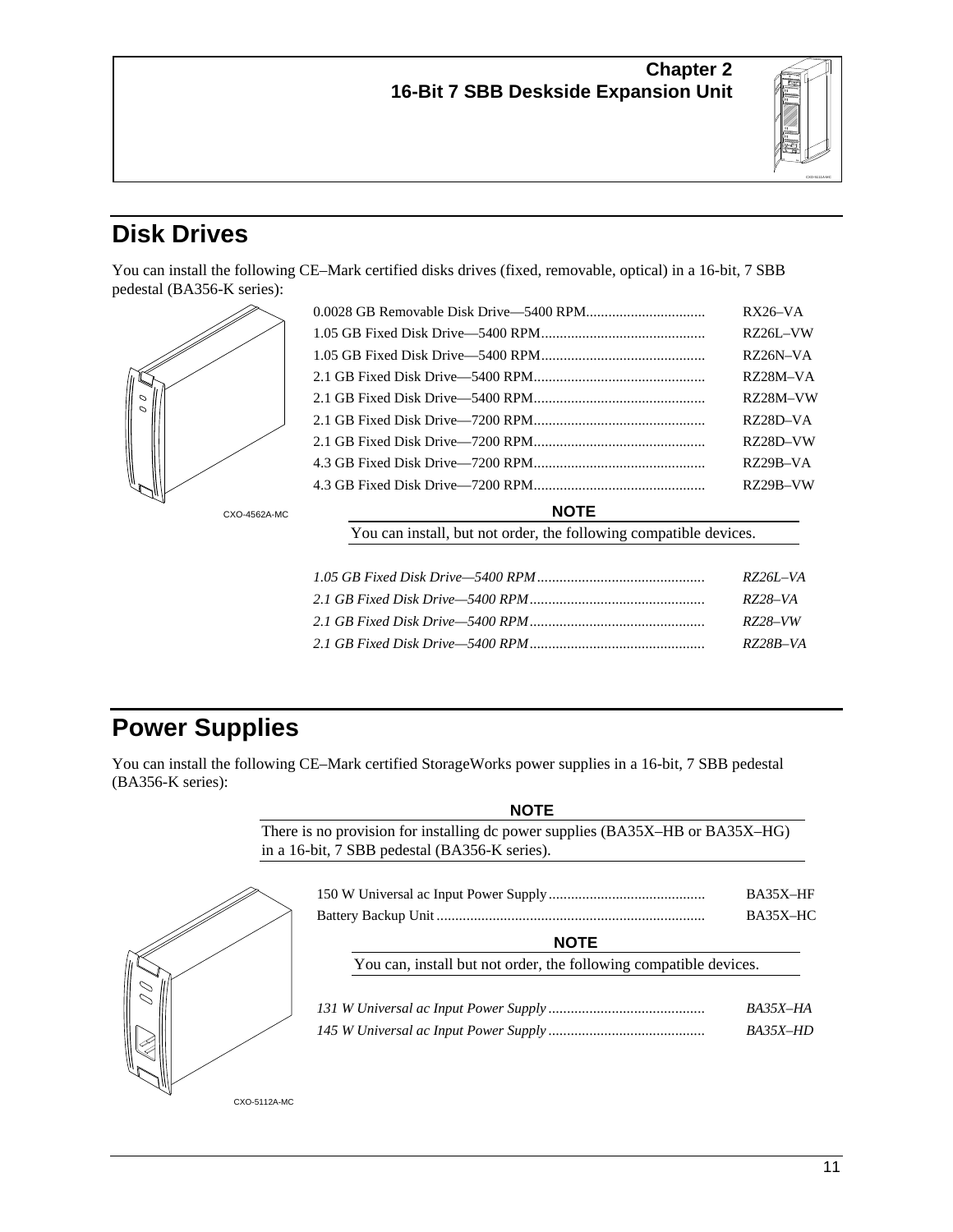

## **Solid State Disks**

You can install the following CE–Mark certified StorageWorks solid state disks (SSDs) in a 16-bit, 7 SBB pedestal (BA356-K series):

| 00 |  |
|----|--|
|    |  |

| <b>EZ31-VW</b> |
|----------------|
| EZ32-VW        |





|                                                                       | EZ64–VA    |  |
|-----------------------------------------------------------------------|------------|--|
|                                                                       | EZ69-VA    |  |
| <b>NOTE</b>                                                           |            |  |
| You can install, but not order, the following compatible devices.     |            |  |
|                                                                       |            |  |
| 0.107 GB Solid State Disk with Integrated Data Retention, Full-Height | $EZ5IR-VA$ |  |
| 0.428 GB Solid State Disk with Integrated Data Retention, Full-Height | EZ54R–VA   |  |
| 0.856 GB Solid State Disk with Integrated Data Retention, Full-Height | EZ58R-VA   |  |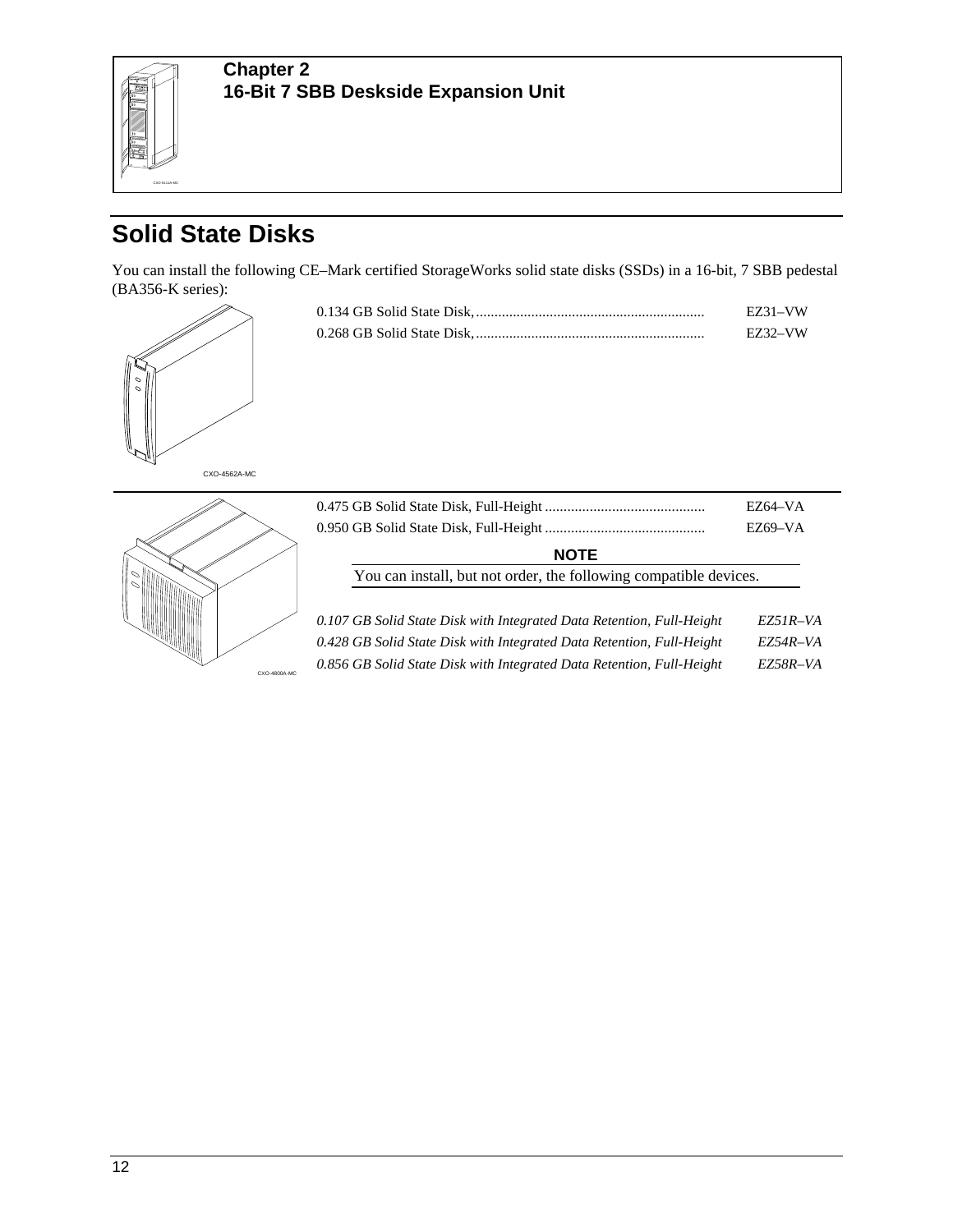**3**

## **16-Bit 7 SBB + 2 Device Deskside Expansion Units**

*The CE–Mark Class B (residential) certified BA346–K series deskside expansion units (see Figure 5), a "pedestal," can contain a mixture of seven 3.5-inch SBBs and two, half-height 5.25-inch devices without SBBs—a 7 SBB + 2 device configuration. The major constraint on the products you use is their certification (Class A or Class B) for the proposed installation environment.*

### **NOTES**

- 1. Unless otherwise specified, all storage devices are CE–Mark Class B certified.
- 2. You cannot install any 5.25-inch SBBs in this enclosure. The only compatible 5.25-inch devices are those without an SBB.
- 3. The power supply for this pedestal is certified by the manufacturer, not Digital.

**Figure 5 BA346–K Series Pedestal**



CXO-4552A-MC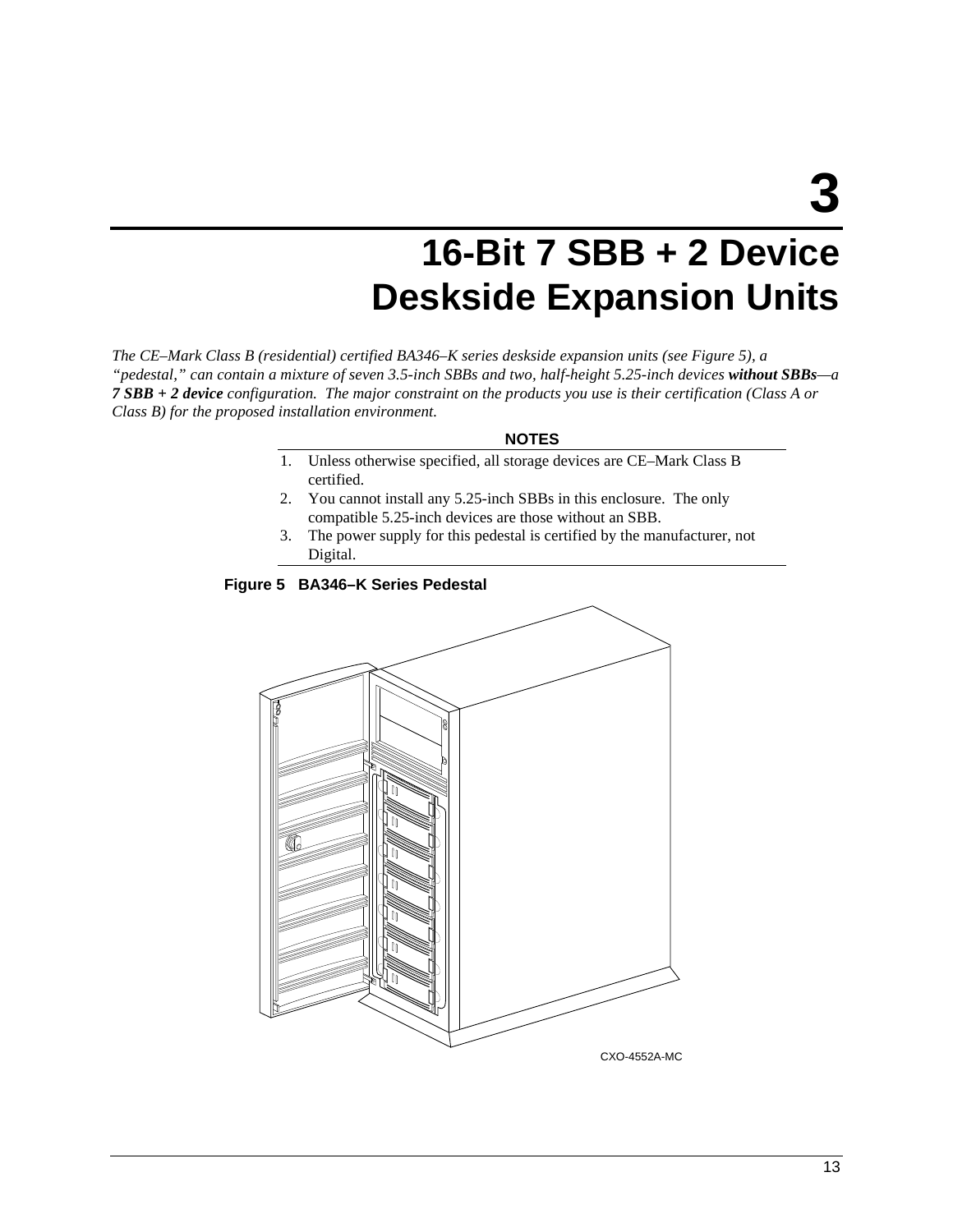

When you install a Class A certified storage device in any pedestal, the pedestal certification is automatically changed to Class A. You can install the pedestal only in a Class A (commercial) environment and the following statements apply.

### **WARNING!**

This is a Class A product. In a domestic environment this product can cause radio interference in which case the user can be required to take adequate measures.

### **ACHTUNG!**

Dieses ist ein Gerät der Funkstörgrenzwertklasse A. In Wohnbereichen können bei Betrieb dieses Gerätes Rundfunkstörungen auftreten, in welchen Fällen der Benutzer für entsprechende Gegenmaßnahmen verantwortlich ist.

### **AVERTISSEMENT!**

Cet appareil est un appareil de Classe A. Dans un environnement résidentiel cet appareil peut provoquer des brouillages radioélectriques. Dans ce cas, il peut être demandé à l'utilisateur de prendre les mesures appropriées.

### **Solid State Disks**

You can install the following CE–Mark certified StorageWorks solid state disks (SSDs) in a 16-bit, 7 SBB +2 device pedestal (BA346-K series):

| IJ<br>00 |  |
|----------|--|
|          |  |

| <b>EZ31-VW</b> |
|----------------|
| <b>EZ32-VW</b> |

CXO-4562A-MC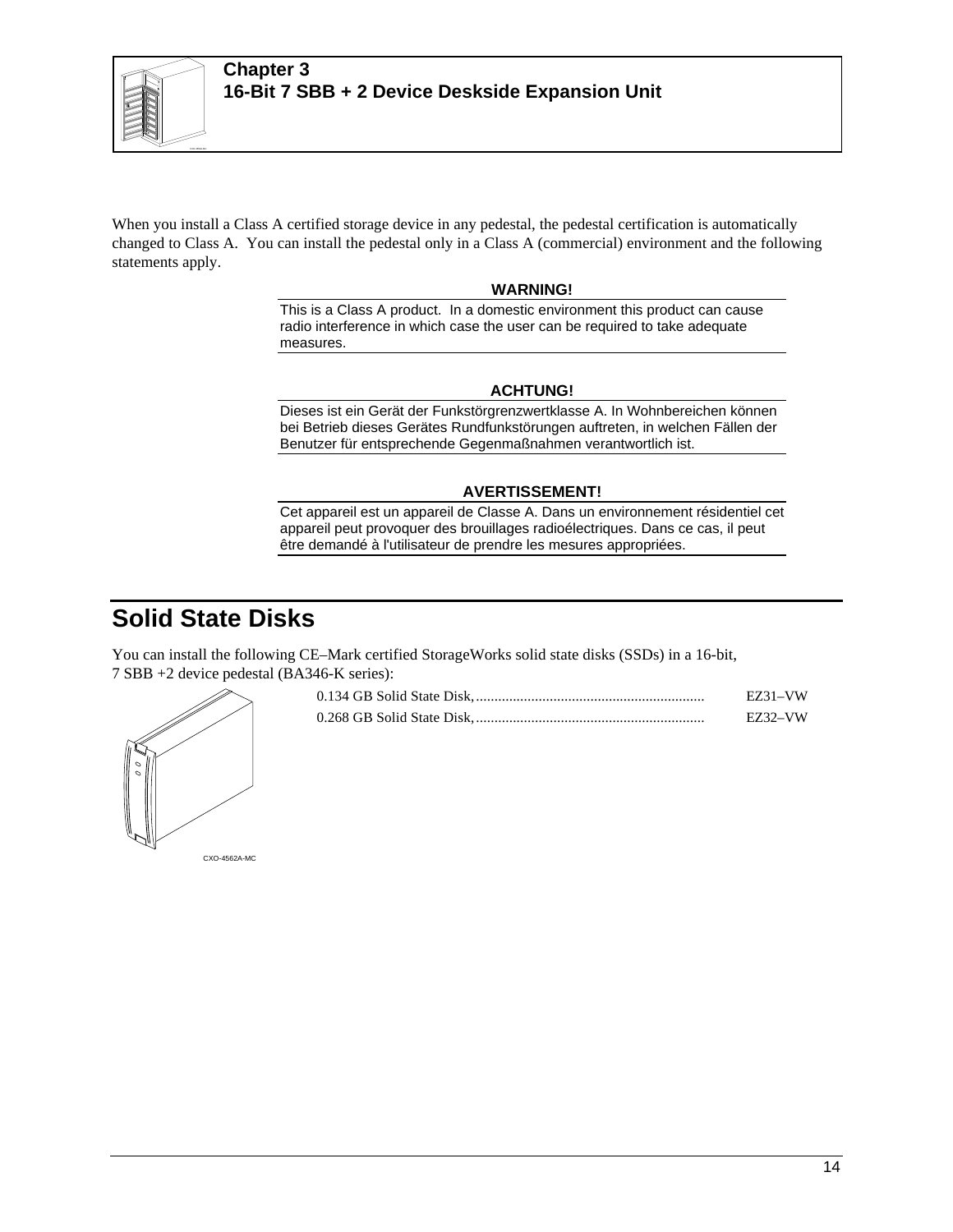

## **Disk Drives**

You can install the following CE–Mark certified disks drives (fixed, removable) in a 16-bit, 7 SBB +2 device pedestal (BA346-K series):



|             | RX26–VA    |
|-------------|------------|
|             | RZ26L-VW   |
|             | RZ26N-VA   |
|             | RZ28M-VA   |
|             | RZ28M-VW   |
|             | RZ28D–VA   |
|             | RZ28D-VW   |
|             | $RZ29B-VA$ |
|             | RZ29B-VW   |
| <b>NOTE</b> |            |

You can install, but not order, the following compatible devices.

| RZ261–VA |
|----------|
| RZ28–VA  |
| RZ28–VW  |
| RZ28B–VA |

## **CD-ROM Drives**

You can install the following CE Mark certified StorageWorks CD-ROM drives in a 16-bit, 7 SBB +2 device pedestal (BA346-K series):



| <b>NOTE</b>                                                       |            |
|-------------------------------------------------------------------|------------|
| You can install, but not order, the following compatible devices. |            |
|                                                                   |            |
| 0.600 GB Dual Speed (2X) High Performance CD-ROM                  |            |
|                                                                   | $RRD43-AA$ |

| 0.600 GB Dual Speed (2X) High Performance CD–ROM |          |
|--------------------------------------------------|----------|
|                                                  | RRD44–AA |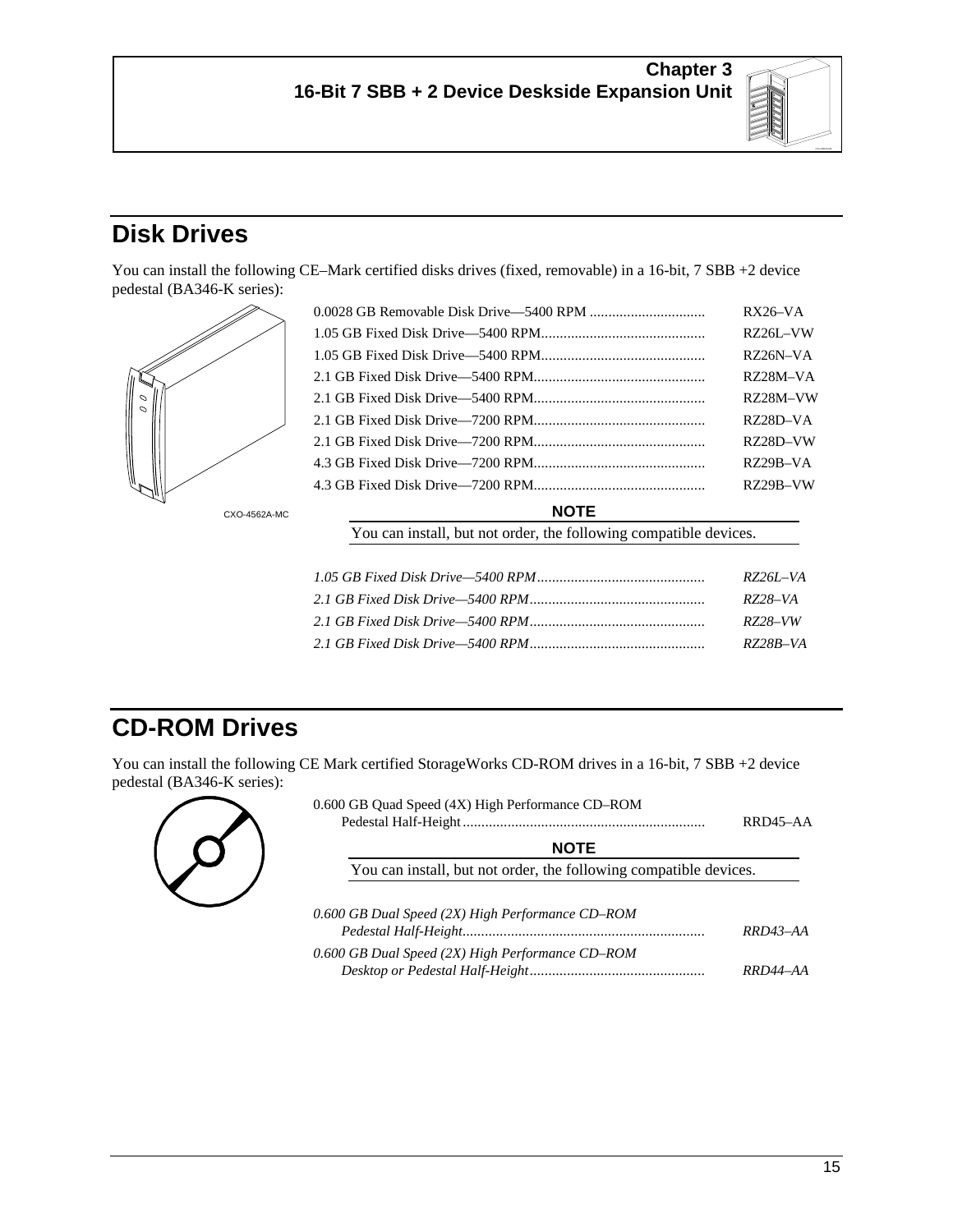

### **Chapter 3 16-Bit 7 SBB + 2 Device Deskside Expansion Unit**

## **Cartridge Tape Drives**

You can install the following CE–Mark certified StorageWorks cartridge tape drives (DAT, DLT, QIC ) in a 16-bit, 7 SBB +2 device pedestal (BA346-K series):



Full-Height ............................................................................... TLZ7L–AA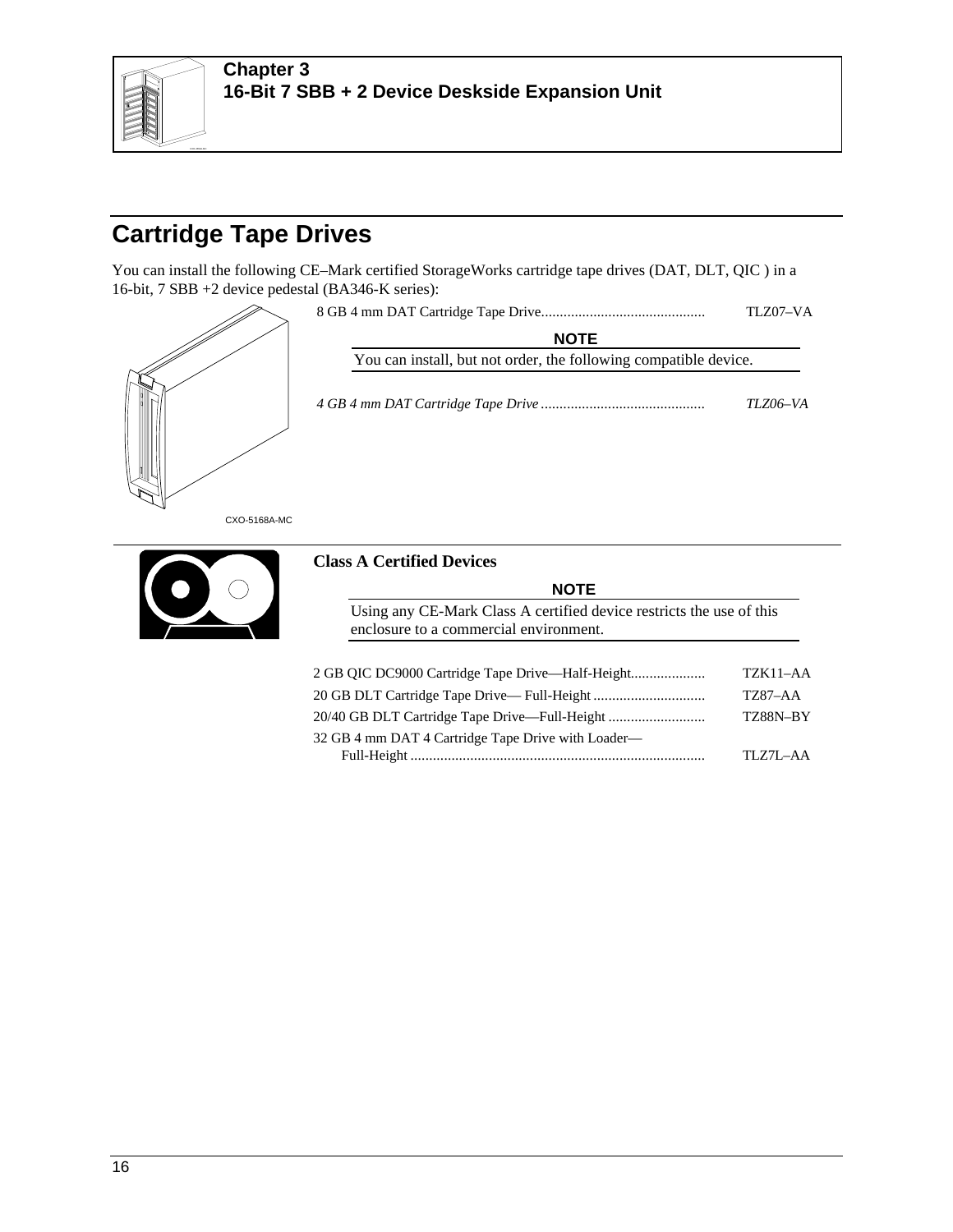# **4**

## **8-Bit 7 SBB Deskside Expansion Units**

*The CE–Mark Class B (residential) certified BA350–K series deskside expansion units, the "pedestals," (see Figure 6) can contain a mixture of 3.5-inch and 5.25-inch SBBs—an 8-bit 7 SBB configuration. The major constraint on the products you use is their certification (Class A or Class B) for the proposed installation environment.*

### **NOTE**

Unless otherwise specified, all storage devices are CE–Mark Class B certified. Using any CE–Mark Class A certified device restricts the use of the enclosure to a commercial environment.

**Figure 6 BA350–K Series Pedestal**



CXO-5199A-MC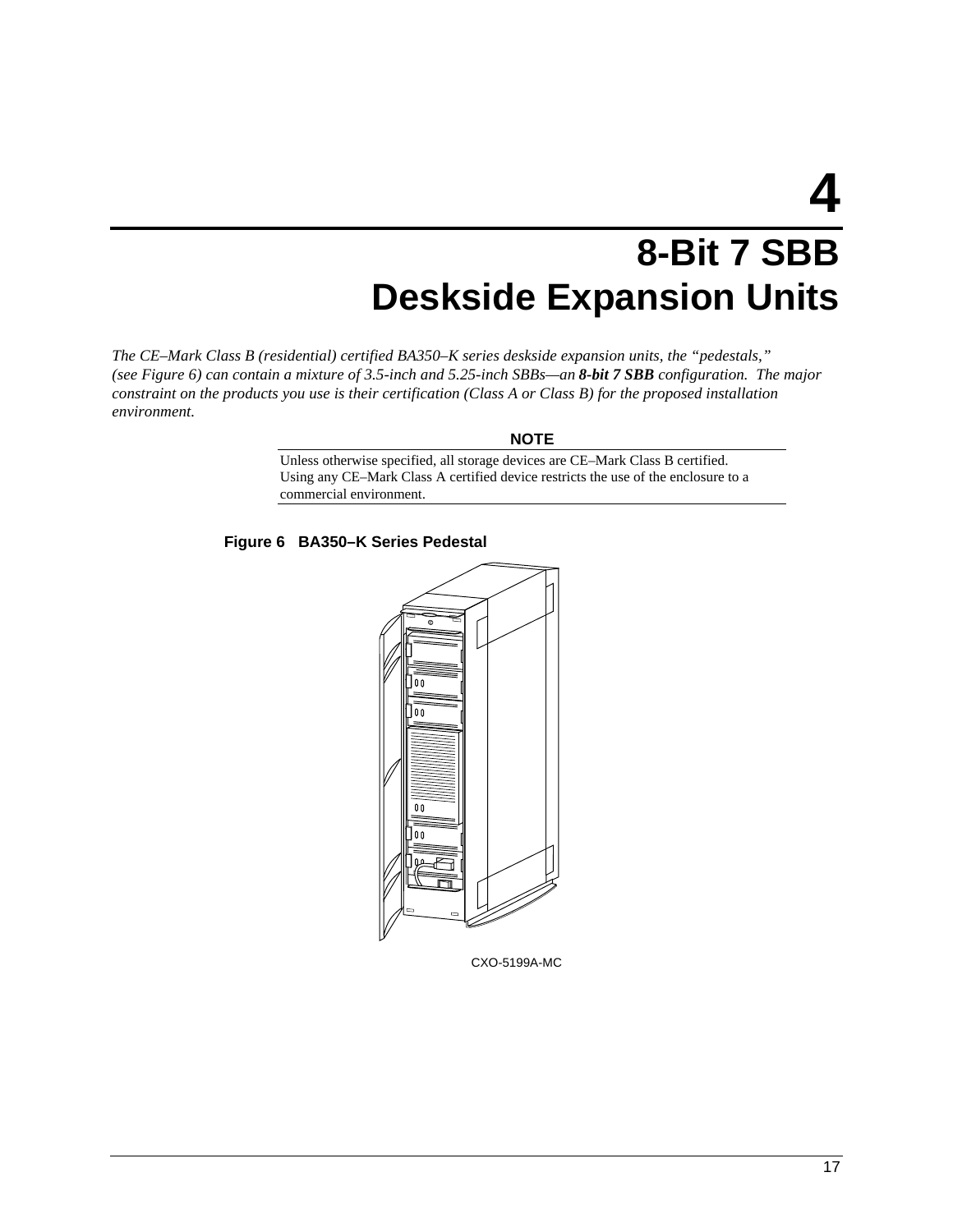

When you install a Class A certified storage device in any pedestal, the pedestal certification is automatically changed to Class A. You can install the pedestal only in a Class A (commercial) environment and the following statements apply.

#### **WARNING!**

This is a Class A product. In a domestic environment this product can cause radio interference in which case the user can be required to take adequate measures.

#### **ACHTUNG!**

Dieses ist ein Gerät der Funkstörgrenzwertklasse A. In Wohnbereichen können bei Betrieb dieses Gerätes Rundfunkstörungen auftreten, in welchen Fällen der Benutzer für entsprechende Gegenmaßnahmen verantwortlich ist.

#### **AVERTISSEMENT!**

Cet appareil est un appareil de Classe A. Dans un environnement résidentiel cet appareil peut provoquer des brouillages radioélectriques. Dans ce cas, il peut être demandé à l'utilisateur de prendre les mesures appropriées.

### **CD-ROM Drives**

You can install the following CE Mark certified StorageWorks CD-ROM drives in an 8-bit, 7 SBB pedestal (BA350–K series):



| 0.600 GB Quad Speed (4X) High Performance CD-ROM                                                     | RRD45-VA        |
|------------------------------------------------------------------------------------------------------|-----------------|
| 0.600 GB Quad Speed (4X) High Performance CD-ROM                                                     | RRD45-VU        |
| <b>NOTE</b>                                                                                          |                 |
| You can install, but not order, the following compatible devices.                                    |                 |
| 0.600 GB Dual Speed (2X) High Performance CD-ROM                                                     | RRD43-VA        |
| 0.600 GB Dual Speed (2X) High Performance CD-ROM<br>0.600 GB Dual Speed (2X) High Performance CD-ROM | <b>RRD43-VU</b> |
| 0.600 GB Quad Speed (4X) High Performance CD-ROM                                                     | RRD44-VA        |
|                                                                                                      | <i>RRD44-VU</i> |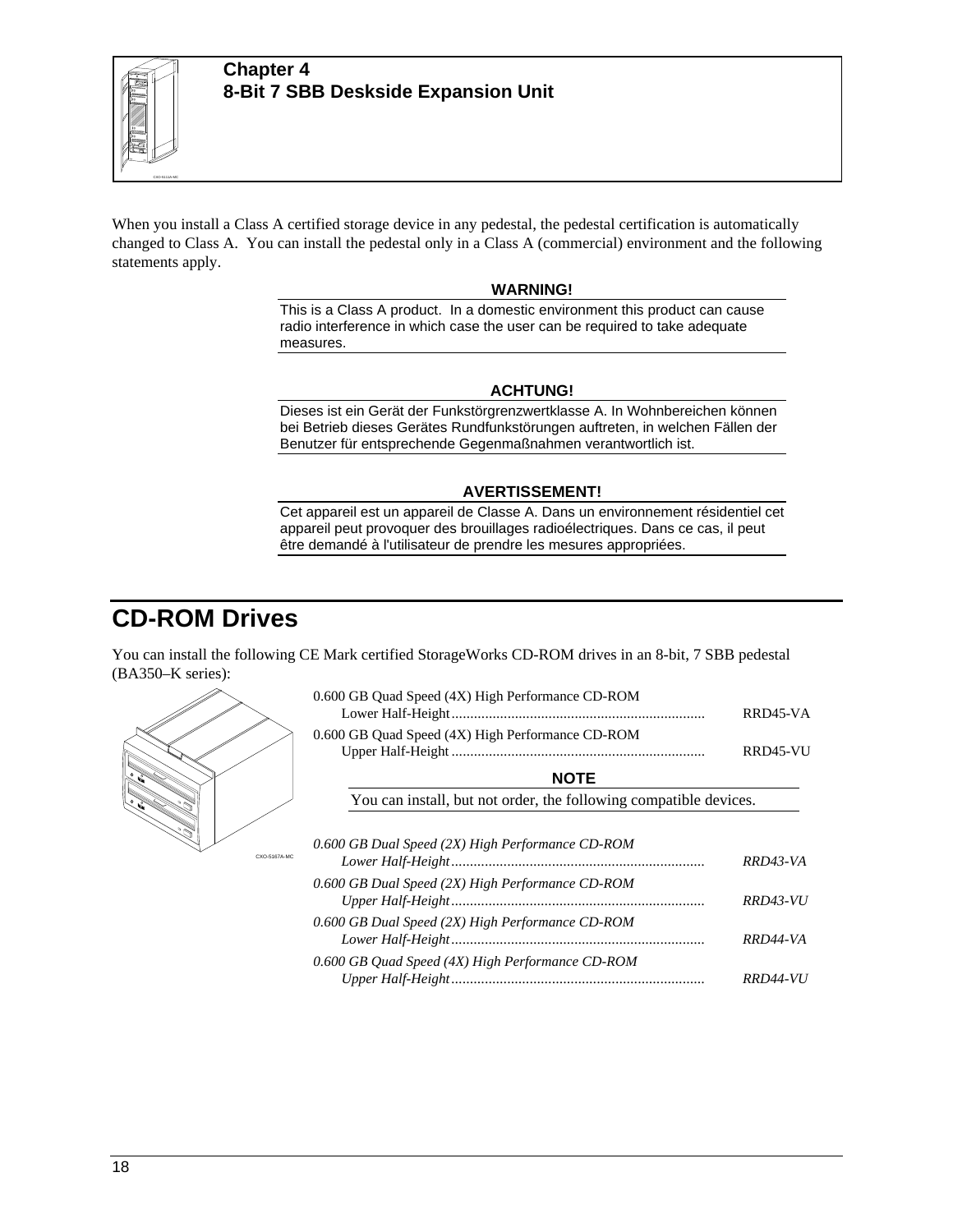

## **Solid State Disks**

You can install the following CE–Mark certified StorageWorks solid state disks (SSDs) in an 8-bit, 7 SBB pedestal (BA350–K series):



|                                                                       | $EZ64-VA$<br>EZ69–VA |
|-----------------------------------------------------------------------|----------------------|
| <b>NOTE</b>                                                           |                      |
| You can install, but not order, the following compatible devices.     |                      |
| 0.107 GB Solid State Disk with Integrated Data Retention, Full-Height | EZ51R-VA             |
| 0.428 GB Solid State Disk with Integrated Data Retention, Full-Height | $EZ54R-VA$           |
| 0.856 GB Solid State Disk with Integrated Data Retention, Full-Height | EZ58R-VA             |

## **SCSI Bus Converters**

You can install the following CE–Mark certified StorageWorks SCSI bus converter in an 8-bit, 7 SBB pedestal (BA350–K series):



| DWZZA-VA |
|----------|
|          |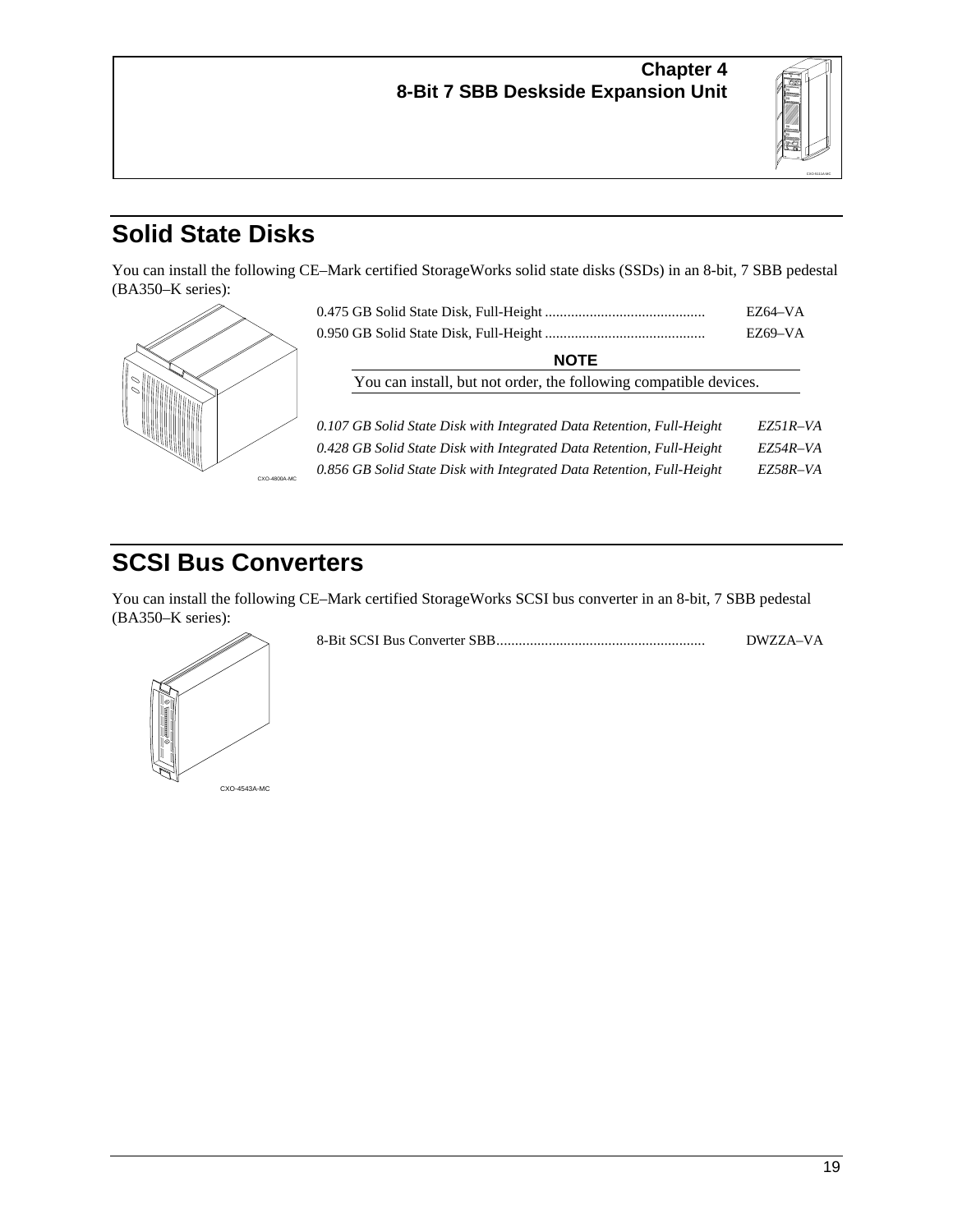

## **Cartridge Tape Drives**

You can install the following CE–Mark certified StorageWorks cartridge tape drives (DAT, DLT, QIC ) in an 8-bit, 7 SBB pedestal (BA350–K series):



CXO-5168A-MC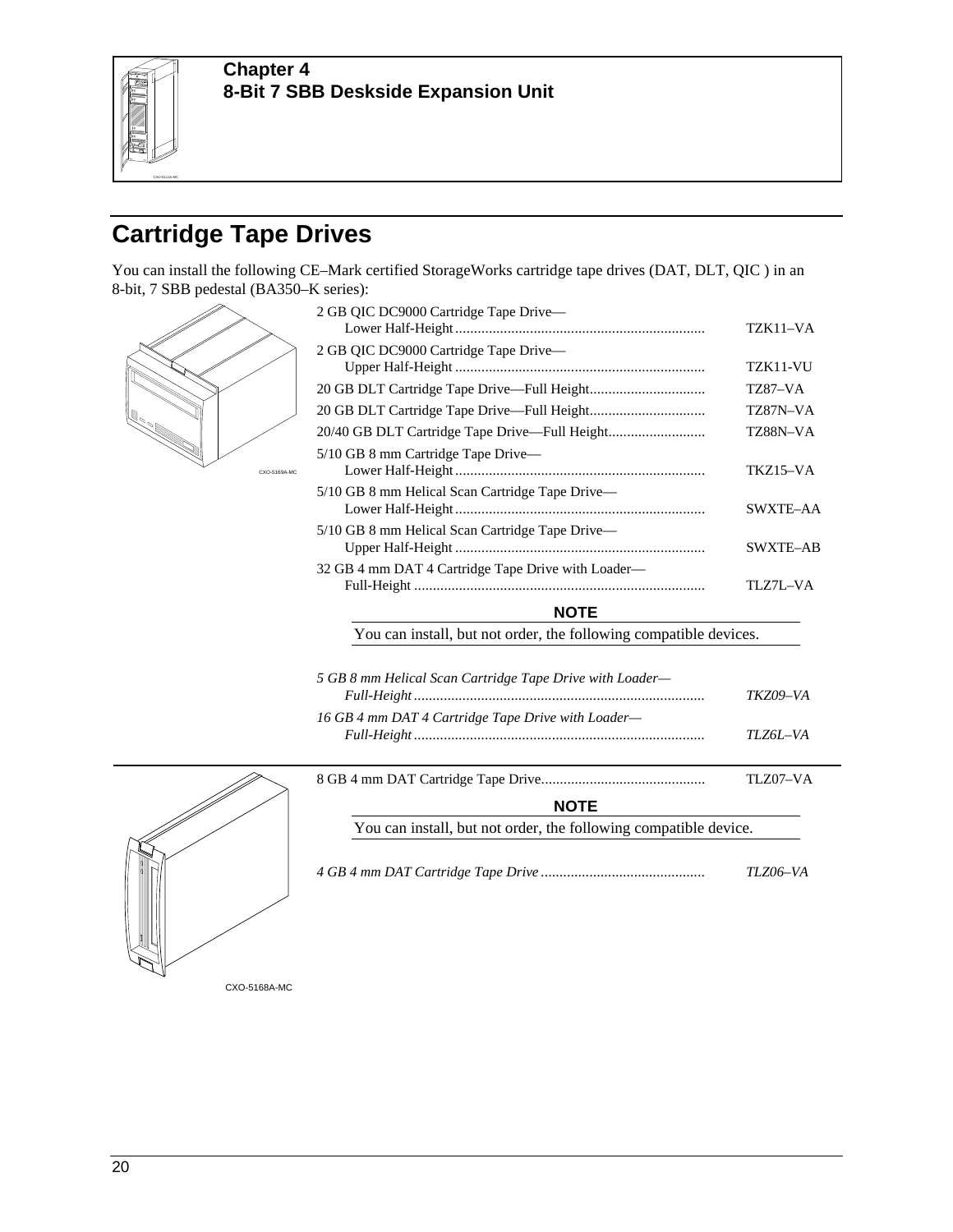

## **Disk Drives**

You can install the following CE–Mark certified disks drives (fixed, removable) in an 8-bit, 7 SBB pedestal (BA350–K series):



## **Optical Disk Drives**

You can install the following CE Mark certified StorageWorks optical disk drive an 8-bit, 7 SBB pedestal (BA350– K series):



1.3 GB Removable Optical Disk Drive, Full-Height.......................... RWZ52–VA